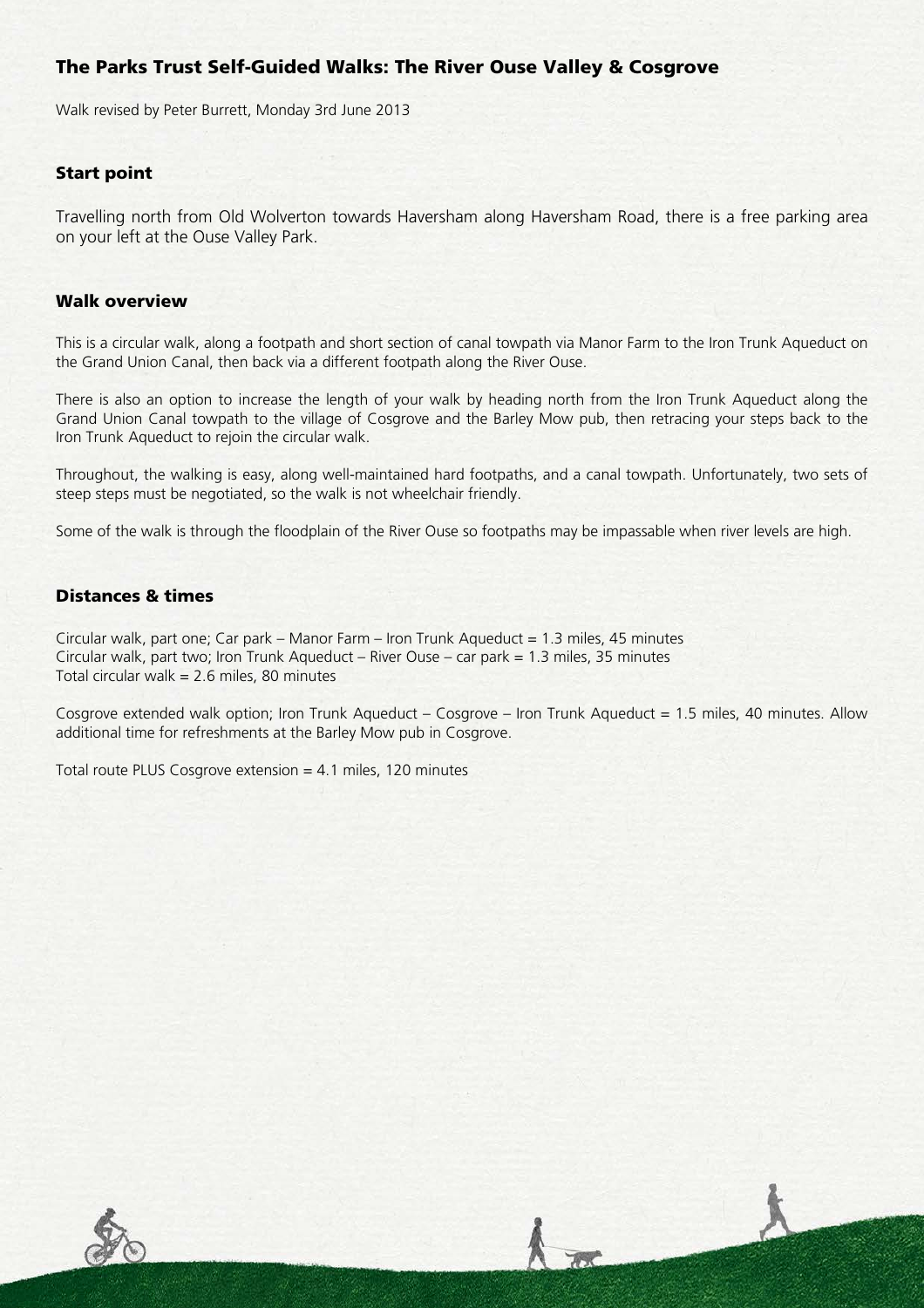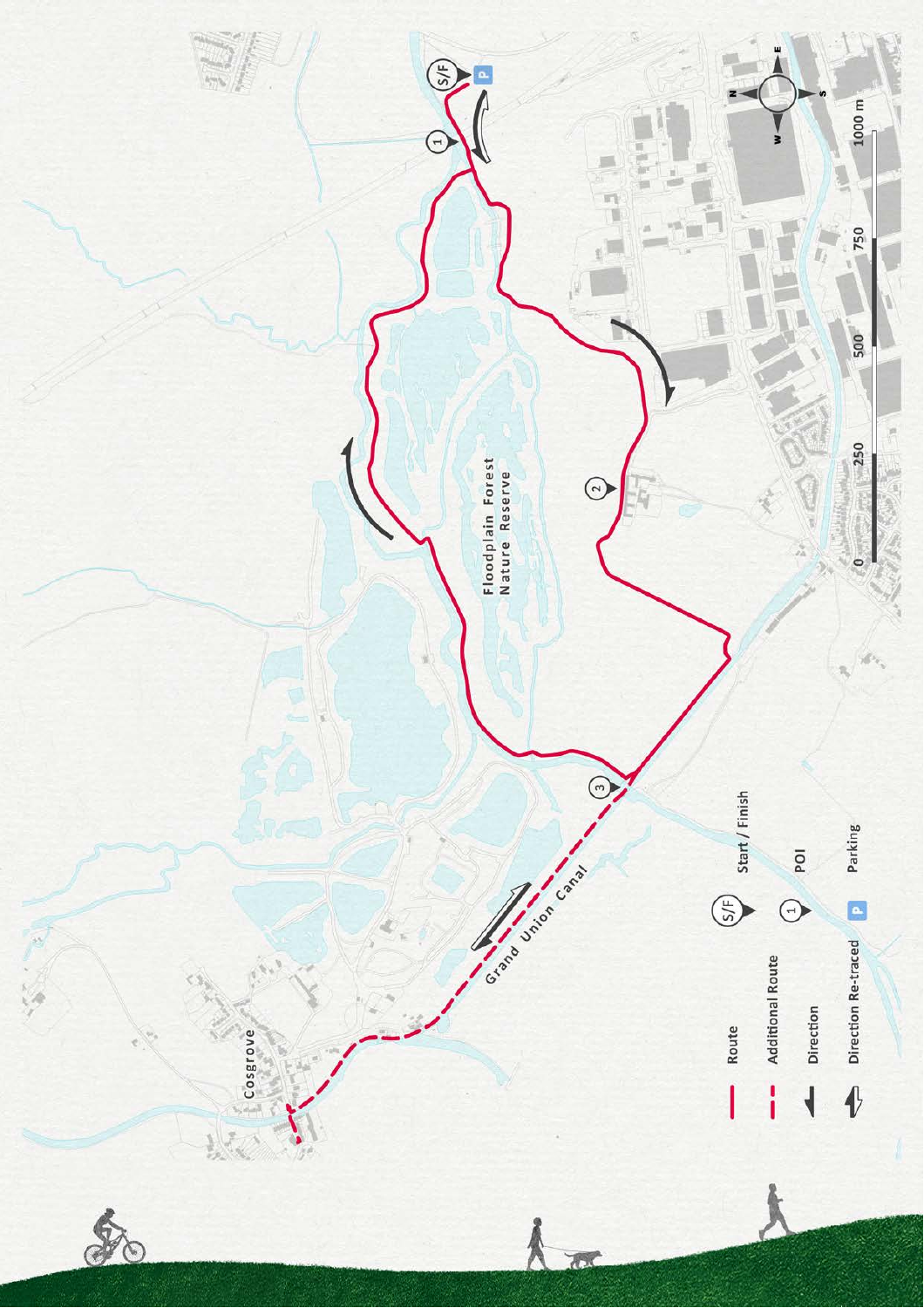#### The circular walk, part one – car park to Iron Trunk Aqueduct via Manor Farm

From the car park, walk through woodland with picnic benches towards the River Ouse and the mighty brick-built Wolverton Viaduct, constructed by Robert Stephenson in 1838. This area is a mass of daffodils in Spring.

A footpath sign posted "Manor Farm and Stony Stratford" curves left and under the viaduct, which carries the main west coast railway line over the River Ouse and its floodplain.

After the viaduct you will see a quarry on your left. Do NOT take the footbridge over the River Ouse to your right. Continue along the footpath which will take you through a series of gates – some alongside cattle grids – past Manor Farm and eventually to the Grand Union Canal.



Once beyond the quarry, the footpath crosses grazing land. The substantial Manor Farm complex – which includes a courtyard of small business units – can eventually be seen through trees to your left.



In the fields surrounding Manor Farm you will occasionally see Barn Owl boxes on poles. There are also herds of cows in the area, and special care should be taken not to disturb them when calves are present.

On the approach to Manor Farm, the core of which dates from the  $17<sup>th</sup>$  century, there is a slight gradient, but the walking is still easy. From the farm you can look across the Ouse floodplain to Cosgrove caravan site, and towards Castlethorpe and the distant spire of Hanslope church (viewpoint symbol on map).

At Manor Farm there is an interesting Parks Trust information board about the earthworks of "Old Wolverton Village", a designated ancient monument. It shows the historic positions of the village street, green, pond, peasants' houses, castle and later manor house.

Carry on past the farm until you reach a gate at a copse where the path turns sharp right and descends to the Grand Union Canal. Turn right along the canal towpath until you reach the Iron Trunk Aqueduct.

This aqueduct has a cast iron trough and was built in 1811 to carry the Grand Union Canal over the River Ouse, replacing the previous brick-built version which collapsed in 1808. Here there is a bench, a Canal & River Trust information board, and a plaque laid by the Transport Trust to commemorate the historical importance of the aqueduct.